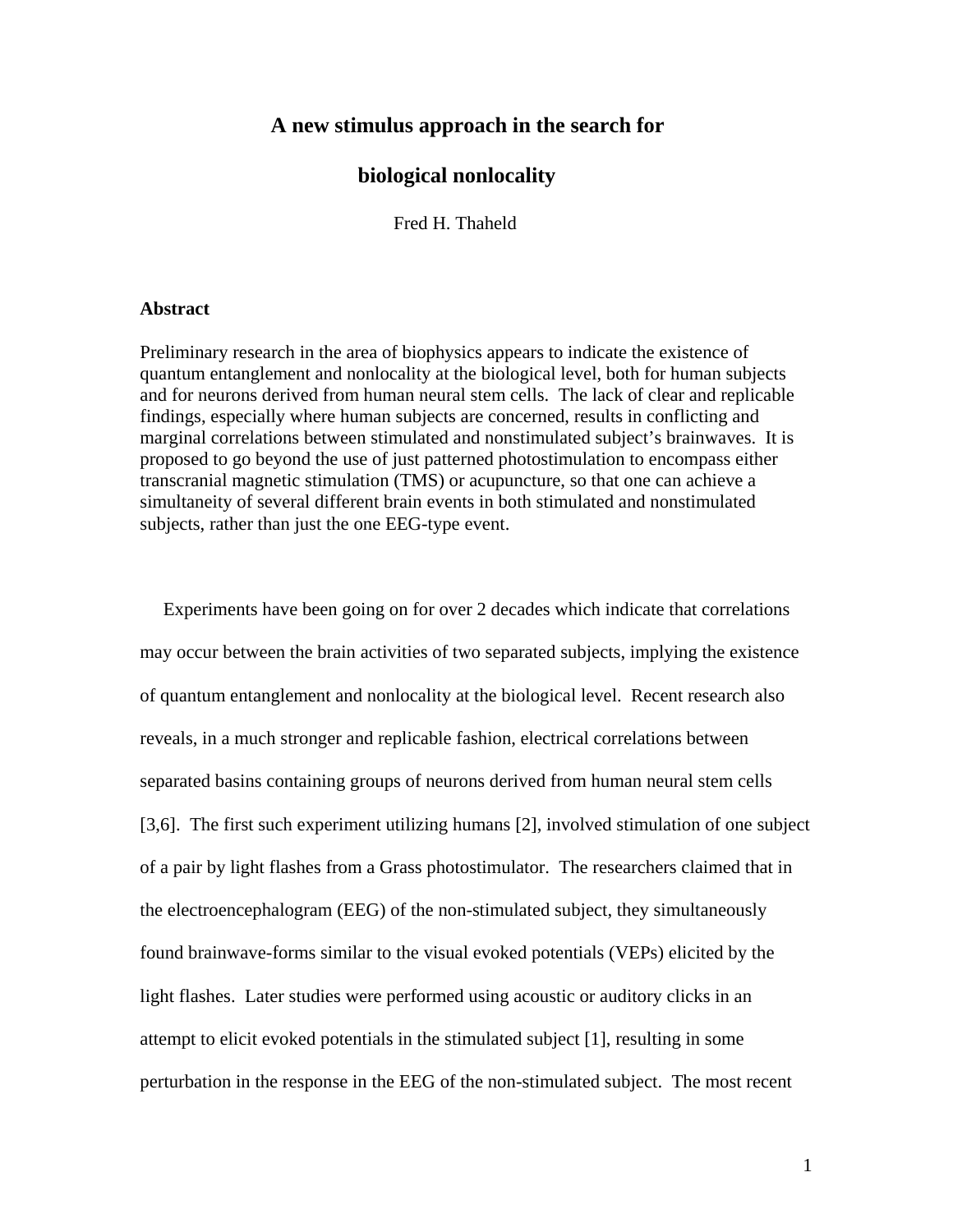studies have relied upon photostimulation from oscillating checkerboard patterns [4,10,11], while recording the EEG simultaneously in a non-stimulated subject. In addition, one study revealed evidence of correlated fMRI signals while one subject was being photostimulated and the other subject was having an fMRI scan performed [5]. An increase in blood oxygenation was observed in area 18 and 19 of the visual cortex. It should be noted here that all of these experiments, except for [4] and [10,11], were conducted with a very small subject sample base and, that the correlations between the stimulated and non-stimulated subject's EEGs have not been representative of a strong replication to date.

 Recognizing that the type of stimuli being used has posed a major problem from the very beginning of this type of research, I had earlier attempted to address this issue after analyzing the Grinberg-Zylberbaum experiments [2], and recommending the use of patterned or checkerboard stimulation [9], along with previously mentioned researchers. I later proposed the use of transcranial magnetic stimulation (TMS), since several *simultaneous* brain responses of a unique nature appear with the use of TMS, in addition to an evoked potential on the EEG record of the stimulated subject [8,9]. This can then be correlated with the simultaneous appearance of an evoked potential in a particular muscle group, and also the appearance of phosphenes, so that one is able to elicit *several simultaneous events* rather than just one. This is not the case with any of the previously described stimulus techniques. Hopefully, it is anticipated that some if not all of these TMS events would also be transferred to the non-stimulated subject, much as has happened but, in a much more limited fashion with the utilization of patterned photostimulation.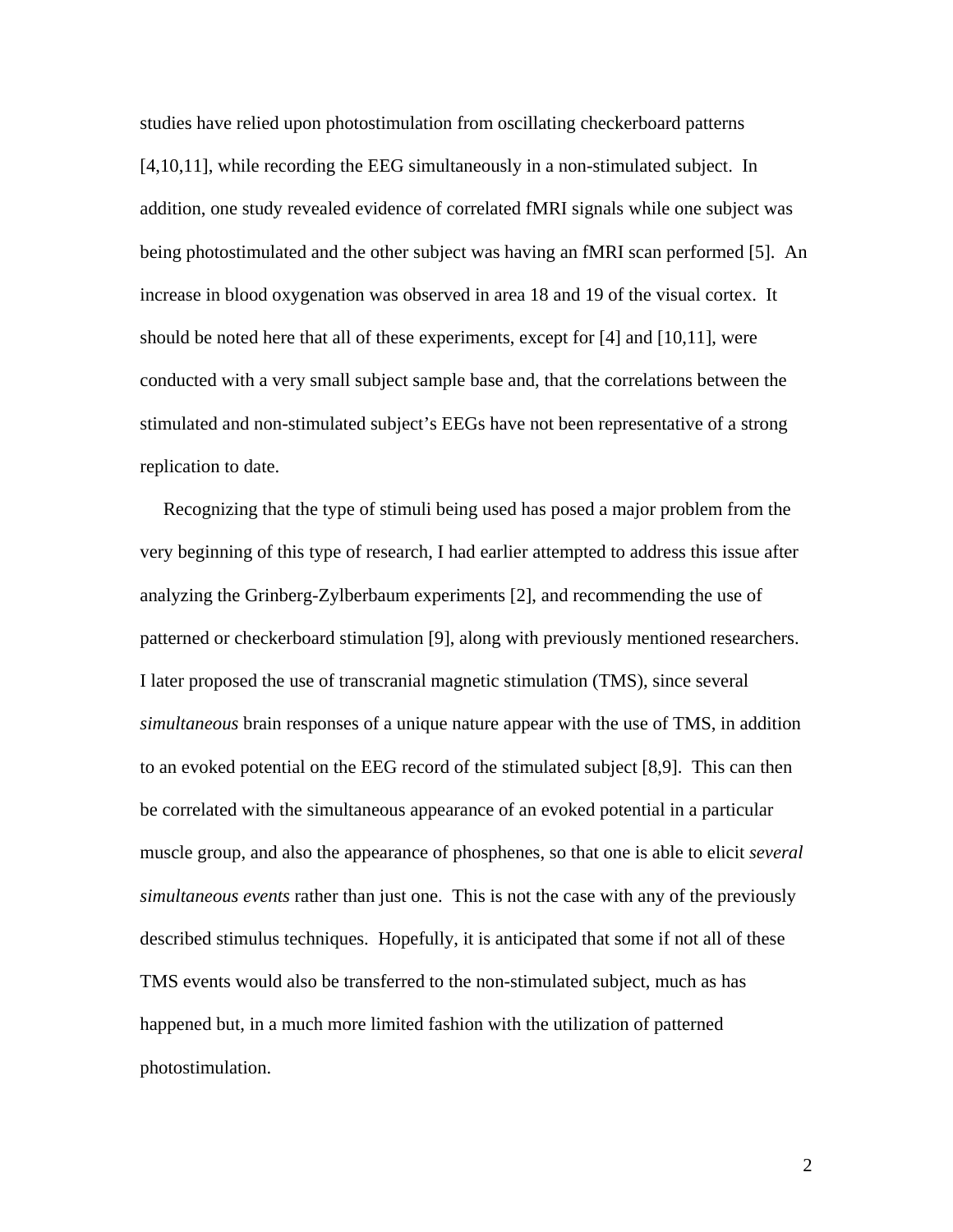A recent article dealt with an analysis of fMRI images of the brains of healthy volunteers in response to acupuncture. This revealed that acupuncture at either acupoints or at what are referred to as "sham points", induces specific patterns of brain activation or deactivation, which are different for both types of acupuncture. Certain patterns of fMRI brain images were evoked by Liv3 or LI4 acupuncture, resulting in activation areas in the middle temporal gyrus and cerebellum, and deactivation in the middle frontal gyrus and inferior parietal lobule. Activation and deactivation of other areas of the brain resulting from acupuncture at specific acupoints was noted, as compared with acupuncture at its sham point. It is felt that such a simple and repeatable acupuncture stimulus process, which is able to consistently elicit such a wide range of simultaneous and replicable responses in different areas of the brain, might lend itself to further research applications of a related nature in the area of biological quantum entanglement and nonlocality.

 Based upon my analysis of the acupuncture paper [12], it is now my judgment that either regular acupuncture or electroacupuncture could be employed as a *preferential stimulus* (just like TMS), in lieu of patterned photostimulation on the stimulated subjects. This would have the advantage of *simultaneously activating* and *deactivating* several different areas in the brain of the stimulated subject who is in an fMRI. If past experiments are any guide, correlated events should appear in a non-stimulated subject's brain in the same areas, while he is in a second fMRI. This technique could also be employed in conjunction with simultaneous EEG recordings from both stimulated and non-stimulated subjects. It is the author's feeling that the use of either TMS or acupuncture as the 'stimulus of choice', could lead us into a new area of research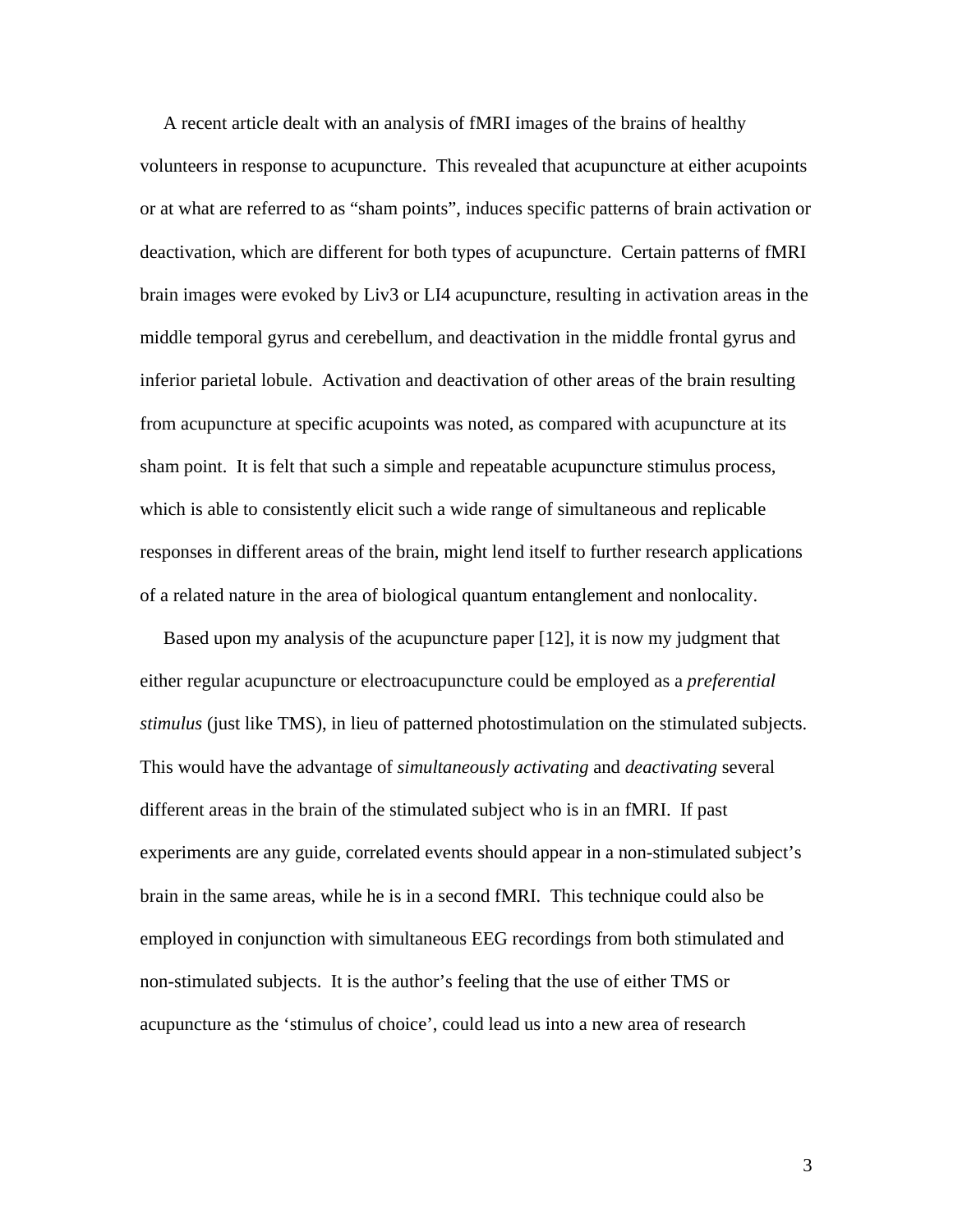concerning these unusual and counterintuitive findings regarding brain wave correlations or transference, based on more consistent and strengthened replication.

## **References**

 [1] P.B. Fenwick, N. Vigus, S. Sanders, The transferred potential, Unpublished manuscript, London (1998).

 [2] J. Grinberg-Zylberbaum, M. Delaflor, L. Attie, A. Goswami, The Einstein-Podolsky-Rosen paradox in the brain: the transferred potential, Phys. Essays, 7 (1994) 422-427.

 [3] R. Pizzi, A. Fantasia, F. Gelain, D. Rossetti, A. Vescovi, Nonlocal correlations between separated neural networks. In: Proceedings of SPIE on Quantum Information and Computation II, vol. 5436 (2004), 107-117.

 [4] L. Standish, L. Kozak, L. Johnson, T. Richards, Electroencephalographic evidence of correlated event-related signals between the brains of spatially and sensory isolated human subjects, J. Alter. Compl. Med. 10 (2004) 307-314.

 [5] L. Standish, L. Johnson, L. Kozak, T. Richards, Evidence of correlated functional magnetic resonance imaging signals between distant human brains, Alter. Ther. 9 (2003) 121-125.

 [6] F.H. Thaheld, Proposed experiment to determine if there are EPR-style nonlocal correlations between 2 neuron transistors. Apeiron 7 (2000), 202-206. http://redshift.vif.com.

 [7] F. Thaheld, An interdisciplinary approach to certain fundamental issues in the fields of physics and biology: towards a unified theory, BioSystems 80 (2005) 41-56. physics/0601060.